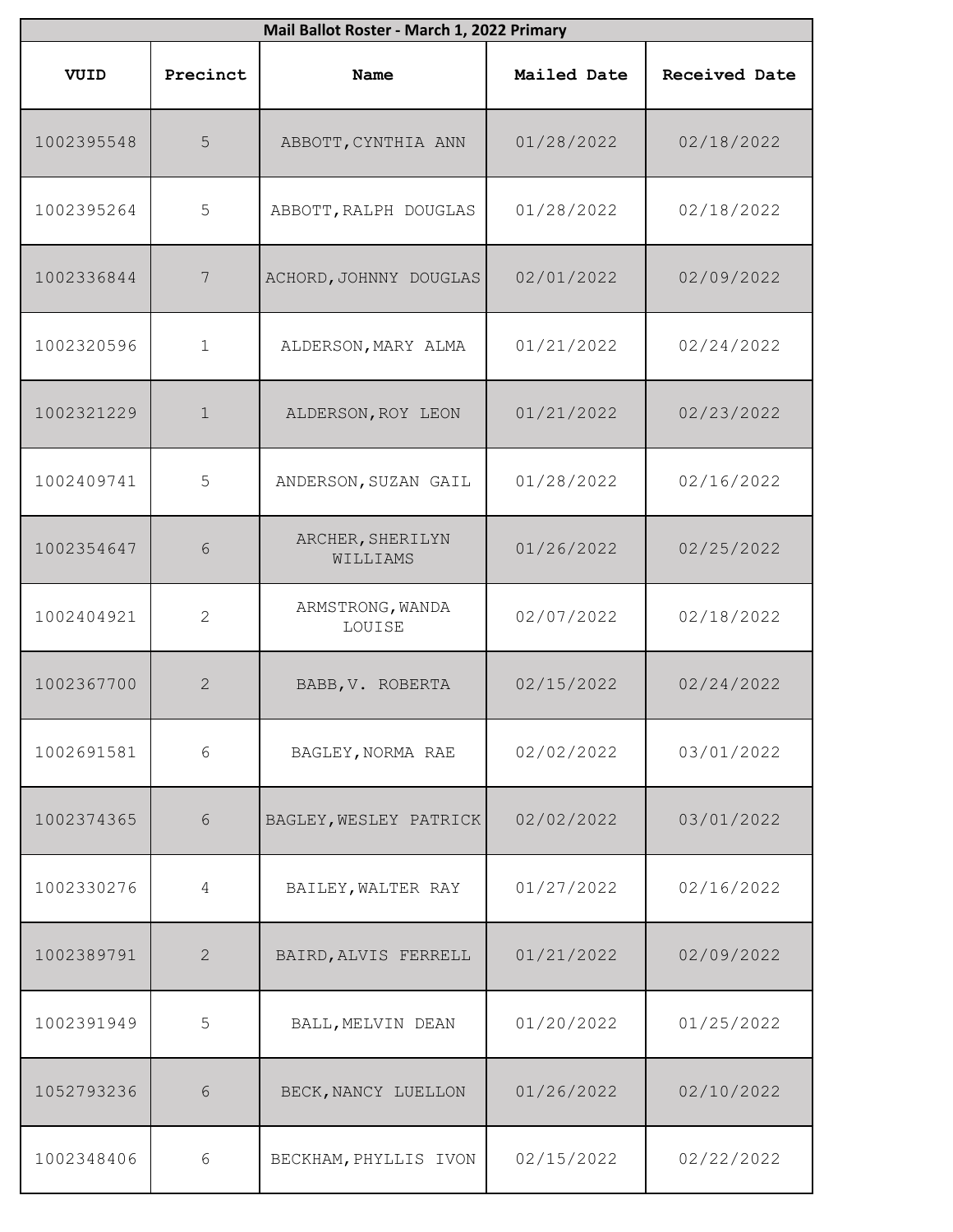| 1010393347 | 5              | BEECHER, EDWARD                       | 01/31/2022 | 02/18/2022 |
|------------|----------------|---------------------------------------|------------|------------|
| 1178198324 | 2              | BELKNAP, VICTOR A-G                   | 01/20/2022 | 01/26/2022 |
| 1002405193 | 5              | BIGHAM, KATRINA M                     | 01/26/2022 | 02/15/2022 |
| 1002405206 | 5              | BIGHAM, ROBERT RAY                    | 01/26/2022 | 02/15/2022 |
| 1002380132 | 7              | BLACKSTOCK SR, BISMARK<br><b>CLAY</b> | 01/27/2022 | 02/24/2022 |
| 1060002112 | 6              | BOLING, MARGARET L                    | 02/10/2022 | 02/16/2022 |
| 1002405350 | 2              | BOWMAN, ROLANDA STUBBS                | 01/20/2022 | 02/09/2022 |
| 1074789002 | 7              | BRAY, DEBRA LYNN                      | 02/16/2022 | 02/23/2022 |
| 1002372268 | 7              | BRAY, THELMA                          | 02/16/2022 | 02/23/2022 |
| 1002372186 | 6              | BRIDEN, NORMA                         | 01/20/2022 | 3/2/2022   |
| 1002338552 | $\sqrt{6}$     | BROCK, SHARON JANANA                  | 01/20/2022 | 02/22/2022 |
| 1002367792 | 2              | BROWN, JAMES THOMAS                   | 02/01/2022 | 02/18/2022 |
| 1002380465 | 5              | BROWN, LENA MARIE                     | 01/20/2022 | 01/31/2022 |
| 1002372299 | 7              | BRUCE, DOREEN FORDE                   | 01/31/2022 | 02/04/2022 |
| 1143681385 | $\overline{4}$ | BURNS, CAROLYN SUE                    | 02/14/2022 | 02/24/2022 |
| 1002319656 | $\mathbf{1}$   | CALLAWAY, EDNA FAYE                   | 01/20/2022 | 01/31/2022 |
| 1013408775 | $\sqrt{4}$     | CALVERT, AMY MARIE                    | 02/17/2022 | 02/24/2022 |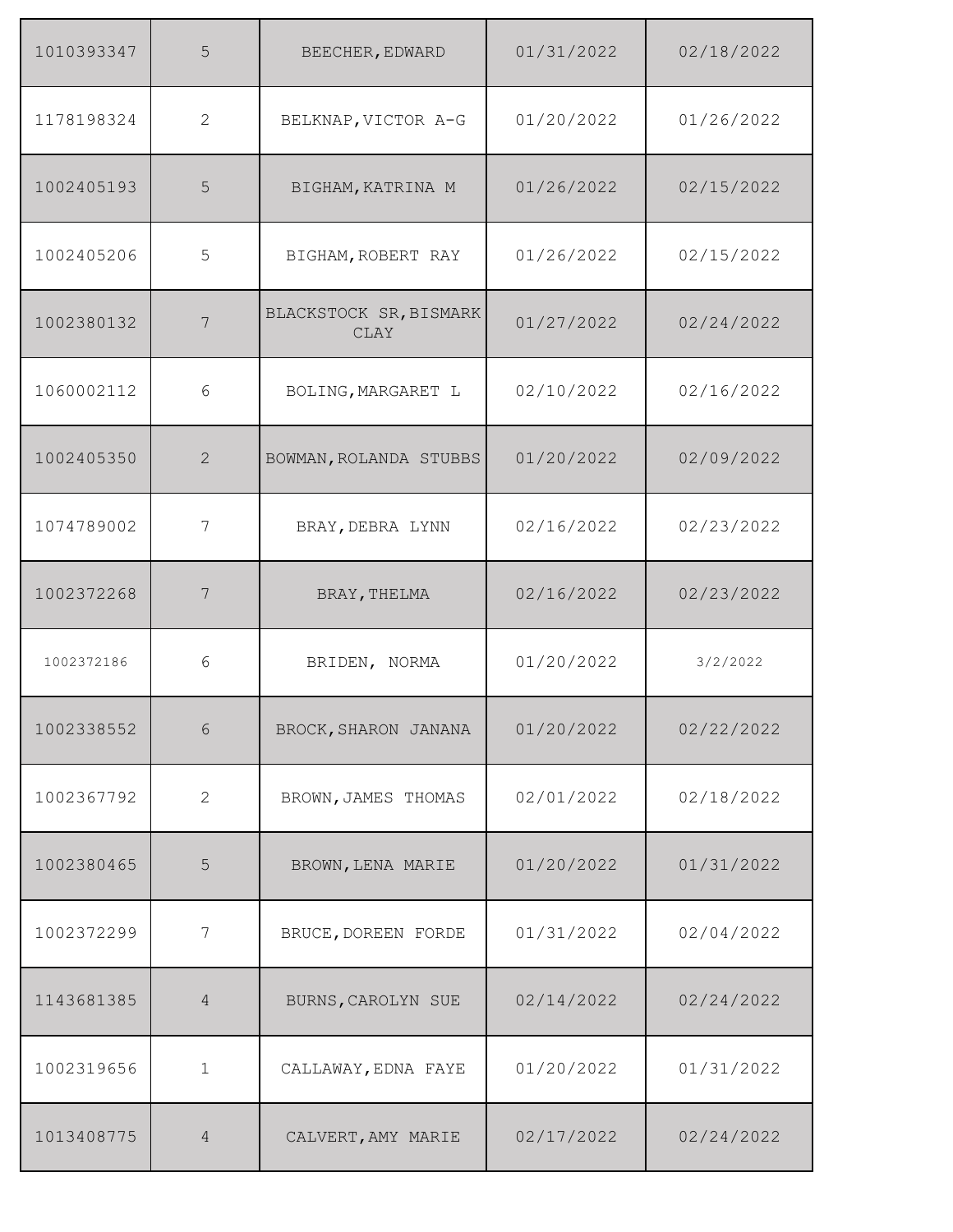| 1012614597 | 4              | CALVERT, DONALD KEITH                | 02/17/2022 | 02/24/2022 |
|------------|----------------|--------------------------------------|------------|------------|
| 1024029483 | 6              | CARTER, JANICE FAYE                  | 02/09/2022 | 02/23/2022 |
| 1024029496 | 6              | CARTER, RAYMOND NEEL                 | 02/09/2022 | 02/23/2022 |
| 1002384693 | $\overline{2}$ | CLARK, JIMMIE                        | 01/20/2022 | 02/18/2022 |
| 1163628738 | 6              | CLARK, JOHNNIE RAY                   | 02/15/2022 | 02/24/2022 |
| 1002384798 | $\overline{2}$ | CLARK, MELVIN KENT                   | 02/01/2022 | 02/23/2022 |
| 1163649469 | 6              | CLARK, TERESA JAN                    | 02/15/2022 | 02/24/2022 |
| 1009182012 | 4              | COLE III, THOMAS<br><b>JEFFERSON</b> | 02/14/2022 | 03/01/2022 |
| 1000029960 | 6              | COLE, MARGUERITE<br>MOBLEY           | 01/26/2022 | 02/24/2022 |
| 1060193957 | $\overline{4}$ | COLE, SHARLOTTIE                     | 01/26/2022 | 3/2/2022   |
| 1002343777 | 7              | COTA, HAROLD DAWAIN                  | 01/26/2022 | 02/09/2022 |
| 1002343783 | $\overline{7}$ | COTA, KATHERYN HAYNES                | 01/26/2022 | 02/09/2022 |
| 1011875313 | 5              | COX, WENDELL JERRY                   | 02/01/2022 | 02/16/2022 |
| 1011454724 | 7              | CRAWFORD, DAVID WAYNE                | 01/20/2022 | 02/15/2022 |
| 1002357137 | 6              | CROSS, PATRICIA                      | 02/10/2022 | 02/18/2022 |
| 1002385399 | $\overline{2}$ | CROSSMAN, GABE WELLS                 | 01/26/2022 | 02/08/2022 |
| 1002385381 | $\overline{2}$ | CROSSMAN, JIMMA                      | 01/26/2022 | 02/08/2022 |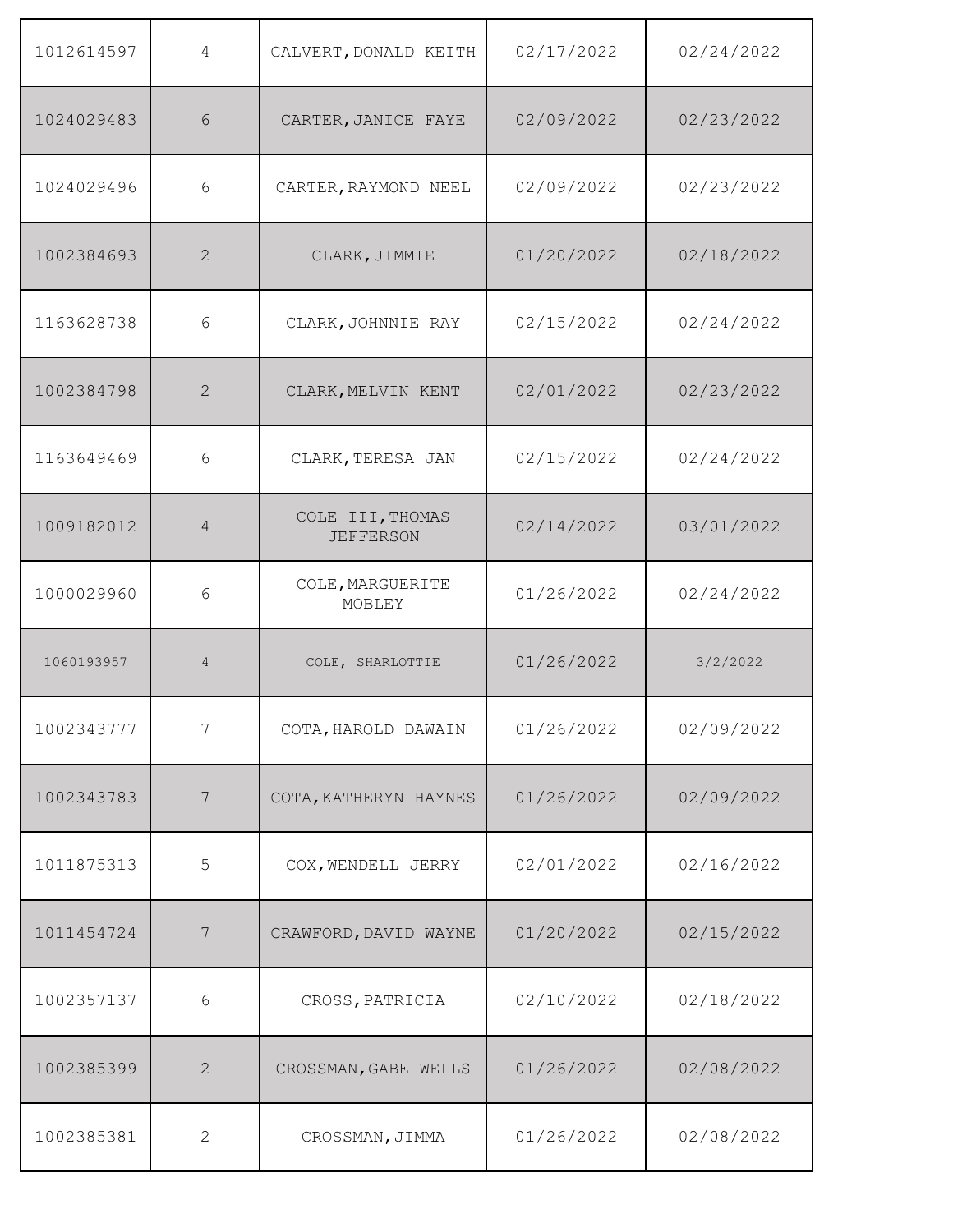| 1022669167 | 6          | CUMMINS, WILLIAM<br>FRANCIS | 01/20/2022 | 02/03/2022 |
|------------|------------|-----------------------------|------------|------------|
| 1002399705 | 5          | DANCY, MARY SHELLENE        | 01/20/2022 | 01/26/2022 |
| 1002355533 | 6          | DAVIS, NORMA J              | 01/26/2022 | 02/15/2022 |
| 1027925885 | 7          | DEAN, CYNTHIA JUNE          | 02/14/2022 | 02/24/2022 |
| 1027925892 | 7          | DEAN, JOHN A                | 02/14/2022 | 02/23/2022 |
| 1002410899 | 5          | DENHAM, DONALD WILLIS       | 01/20/2022 | 01/25/2022 |
| 1002410085 | 5          | DENHAM, PATSY RAE           | 01/20/2022 | 01/25/2022 |
| 1002326799 | 7          | DOAN, MAXEY RAY             | 02/11/2022 | 02/23/2022 |
| 1002373195 | 7          | DRIVER, CHRISTEEN           | 01/20/2022 | 02/28/2022 |
| 1147435321 | 5          | DUNN, MADALINE JANE         | 01/20/2022 | 02/16/2022 |
| 2124348693 | $\sqrt{6}$ | ELKINS, JEAN STONE          | 01/28/2022 | 02/15/2022 |
| 2121870522 | 7          | ELKINS, MARCUS DEAN         | 02/11/2022 | 02/24/2022 |
| 1146589076 | $6\,$      | ELLIFF, NORMA PERIMON       | 01/20/2022 | 01/25/2022 |
| 1002403372 | 5          | EMMONS, MINNIE RUTH         | 02/01/2022 | 02/28/2022 |
| 1021892568 | 2          | ESLICK, WANDA RUTH          | 01/20/2022 | 02/22/2022 |
| 1002355567 | $6\,$      | EVANS, CAYSON EDDIE         | 01/20/2022 | 01/25/2022 |
| 1002689275 | $\sqrt{6}$ | EVANS, MARY ELLEN           | 01/20/2022 | 01/25/2022 |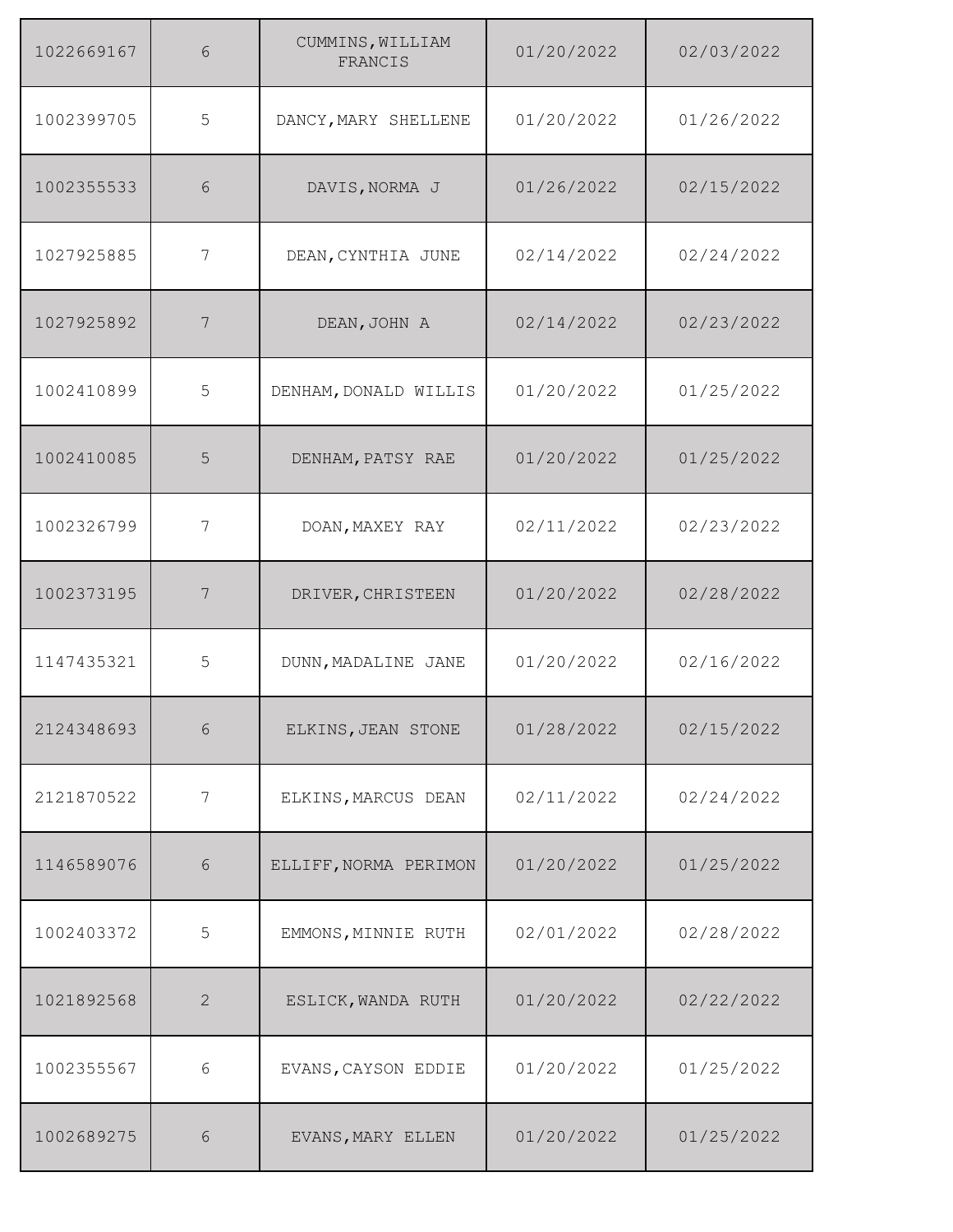| 2123288627 | 6              | FIRTH, LANELL                       | 01/26/2022 | 02/04/2022 |
|------------|----------------|-------------------------------------|------------|------------|
| 1002392372 | 5              | FLETCHER, LINDA KAY                 | 02/05/2022 | 02/18/2022 |
| 1002392386 | 5              | FLETCHER, ROBERT<br><b>ELSWORTH</b> | 02/05/2022 | 02/18/2022 |
| 1002338575 | 7              | FLY, WYVONNE J                      | 01/21/2022 | 02/16/2022 |
| 1002323145 | $\overline{2}$ | FULTON, CONNIE BETH                 | 02/07/2022 | 02/22/2022 |
| 1002333813 | $\overline{4}$ | GALLEY, BRENDA S                    | 02/18/2022 | 02/28/2022 |
| 1002333656 | 4              | GALLEY, LESTER EUGENE               | 02/18/2022 | 03/01/2022 |
| 1002344113 | 6              | GARDNER, KAREN LOUISE               | 01/20/2022 | 02/25/2022 |
| 1020440798 | 5              | GARVIN, DANNY MILES                 | 02/09/2022 | 02/25/2022 |
| 1152318441 | 5              | GARVIN, REBECCA                     | 02/01/2022 | 02/25/2022 |
| 1003600130 | 5              | GLOVER, MAURINE                     | 01/25/2022 | 02/08/2022 |
| 1002409578 | 5              | GOING, BRYAN FRANK                  | 02/15/2022 | 03/01/2022 |
| 2149826919 | 5              | GOING, LINDA                        | 02/15/2022 | 03/01/2022 |
| 1002387021 | $\overline{2}$ | GRAVES, CYNTHIA SUE                 | 01/26/2022 | 02/16/2022 |
| 1049178225 | 7              | GRAY, EVERETT LEON                  | 01/20/2022 | 01/25/2022 |
| 1078098907 | 5              | GRAY, VALERIE MORAN                 | 01/28/2022 | 02/02/2022 |
| 1002380735 | $\overline{7}$ | GREEN, MARY DEE                     | 01/26/2022 | 02/16/2022 |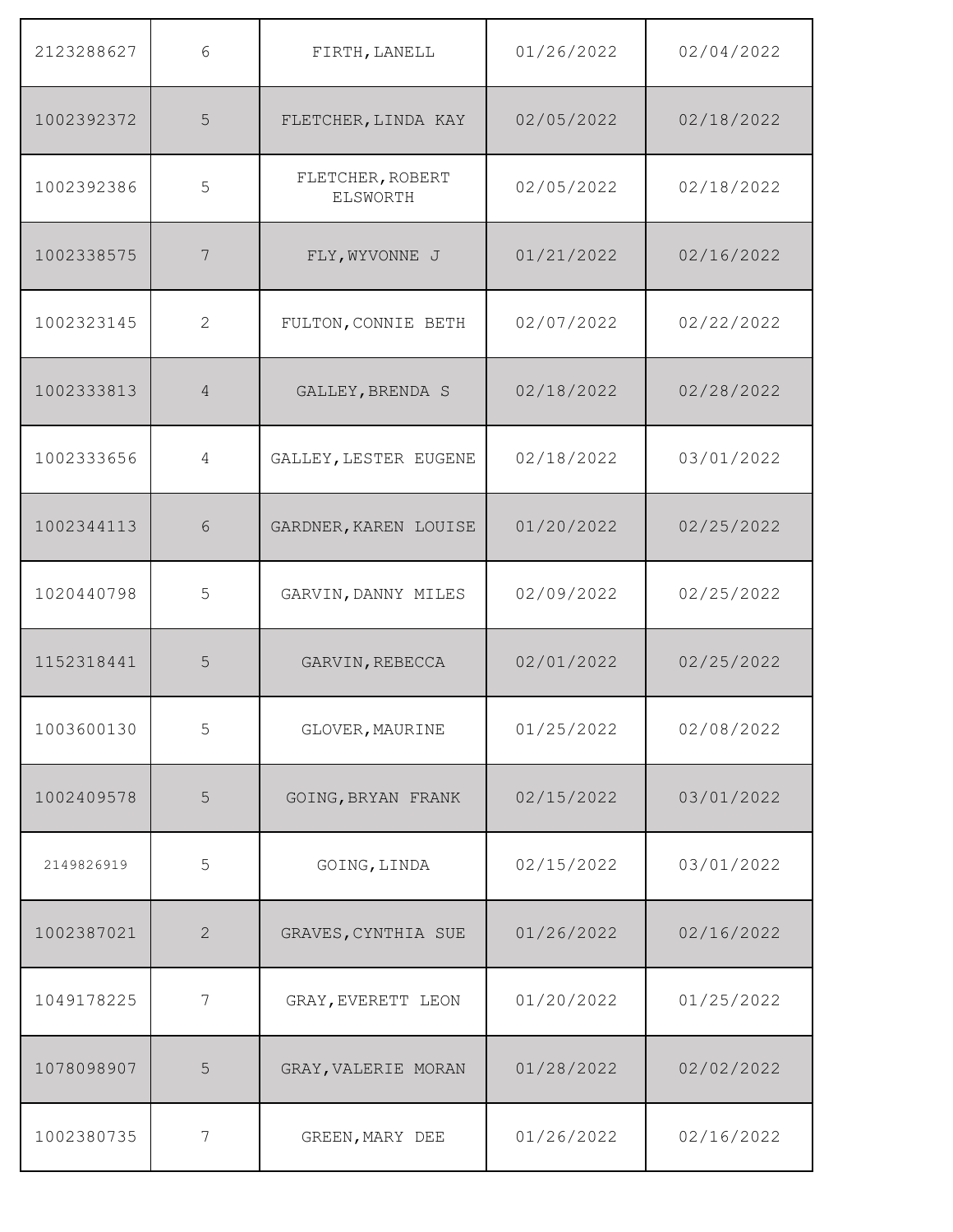| 1002328664 | $\mathcal{S}$  | HAIDUK, HARRY PAUL     | 01/26/2022 | 02/14/2022 |
|------------|----------------|------------------------|------------|------------|
| 1195482863 | 4              | HALEY, ROBERT WEST     | 02/11/2022 | 02/22/2022 |
| 1219527832 | 4              | HALEY, THOMAS SHALLER  | 02/11/2022 | 02/22/2022 |
| 1002413641 | 5              | HALL, JANET SUE        | 02/09/2022 | 02/22/2022 |
| 1002366281 | 2              | HALL, PEGGY M          | 02/16/2022 | 02/24/2022 |
| 1002368799 | 6              | HAMMER, BILLY DON      | 01/20/2022 | 02/06/2022 |
| 1002367168 | 6              | HAMMER, KATHERINE      | 01/20/2022 | 02/08/2022 |
| 1002344215 | 5              | HARMON, ALJEAN TANNER  | 01/20/2022 | 01/28/2022 |
| 1013550502 | $\overline{4}$ | HARRIS, ALICE RYAN     | 02/18/2022 | 02/28/2022 |
| 2125793982 | $\overline{4}$ | HARRIS, CHARLES RAY    | 02/18/2022 | 02/28/2022 |
| 1001656779 | 5              | HARRISON, CORA SUE     | 01/26/2022 | 02/28/2022 |
| 1007032620 | 5              | HEAD, BARBARA THOMPSON | 01/20/2022 | 02/15/2022 |
| 1009020089 | 5              | HEAD, DANNY ROYCE      | 01/20/2022 | 02/15/2022 |
| 2155232335 | 7              | HELTON, MICAH STEWART  | 01/20/2022 | 02/15/2022 |
| 1002373391 | 7              | HENDRICKS, JULIA MAE   | 01/20/2022 | 02/09/2022 |
| 1002385334 | 2              | HENLEY, MILDRED LOUISE | 02/15/2022 | 02/28/2022 |
| 1002402671 | 5              | HENSON, JAMES W        | 02/14/2022 | 02/22/2022 |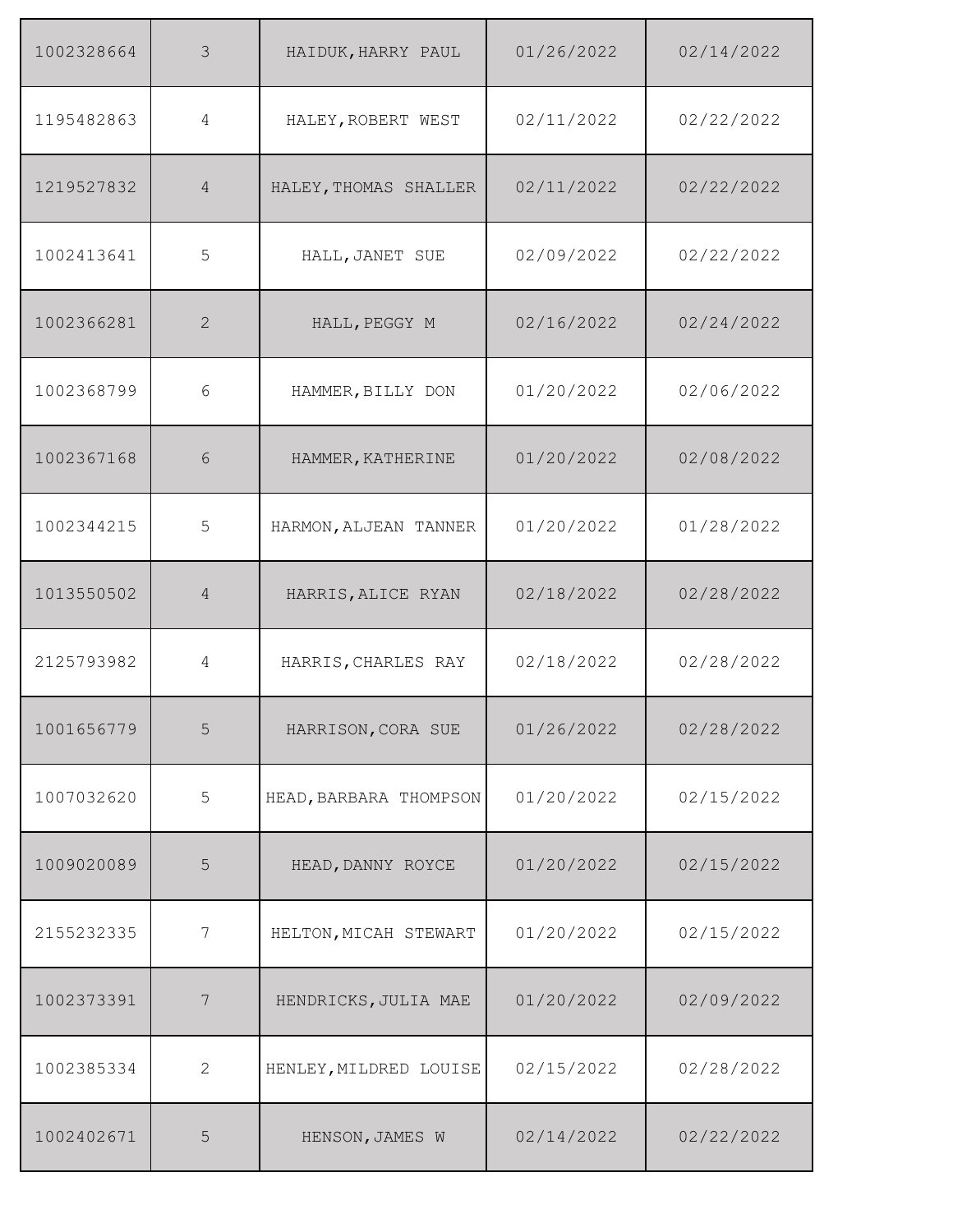| 1002402685 | 5          | HENSON, SANDRA K           | 02/09/2022 | 02/22/2022 |
|------------|------------|----------------------------|------------|------------|
| 1002691926 | 2          | HESS, RONALD G             | 01/20/2022 | 01/28/2022 |
| 1002373336 | 6          | HILL, EDITH L              | 01/20/2022 | 01/28/2022 |
| 1002385587 | 2          | HOLMES, LARRY NEAL         | 01/20/2022 | 02/22/2022 |
| 1002385573 | 2          | HOLMES, TENA DARLENE       | 01/20/2022 | 02/24/2022 |
| 1002392695 | 5          | HOLT, KENNETH DARNELL      | 01/26/2022 | 02/22/2022 |
| 1002343085 | 6          | HOOD, CHARLENE             | 02/05/2022 | 03/01/2022 |
| 1002402914 | 5          | HOOVER, DANNIE JACK        | 01/20/2022 | 01/27/2022 |
| 1002402922 | 5          | HOOVER, MARY ANGELINE      | 01/20/2022 | 01/27/2022 |
| 1218180276 | 2          | HORNE, MARILYN KAY         | 02/14/2022 | 02/24/2022 |
| 1002357331 | $\sqrt{6}$ | HOWELL, RONALD J           | 01/20/2022 | 01/26/2022 |
| 1002357349 | 6          | HOWELL, SANDRA E           | 01/20/2022 | 01/26/2022 |
| 1153972319 | 5          | HUGHES, BELINDA LOVEN      | 01/28/2022 | 02/08/2022 |
| 1150295326 | 5          | HUGHES, BRENT TOD          | 01/28/2022 | 02/08/2022 |
| 1142509886 | 7          | HUGHES, MERDELLA<br>NADINE | 01/26/2022 | 02/28/2022 |
| 1002392742 | 5          | HUNT, BRAD                 | 02/07/2022 | 02/15/2022 |
| 1002392757 | 5          | HUNT, MARY JOYCE           | 01/31/2022 | 02/15/2022 |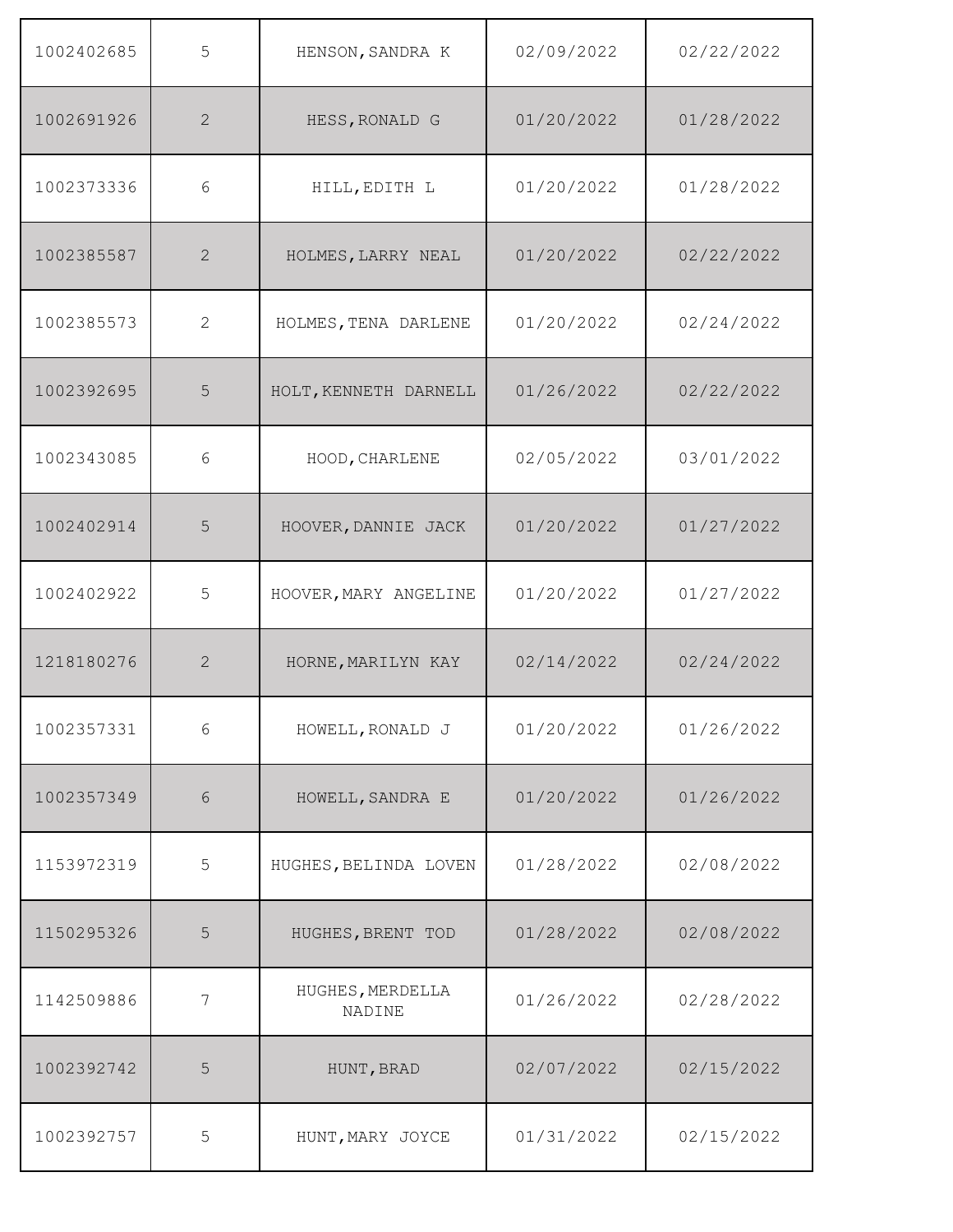| 1002373294 | 5              | HUTCHINGS, TROY L                  | 01/20/2022 | 02/09/2022 |
|------------|----------------|------------------------------------|------------|------------|
| 1002383168 | $\overline{7}$ | HUTCHINSON, DEWEY R                | 01/20/2022 | 02/24/2022 |
| 1002383201 | 7              | HUTCHINSON, SHIRLEY<br><b>JEAN</b> | 01/20/2022 | 02/24/2022 |
| 1020937408 | 2              | HYATT, LADAINA JEAN                | 02/16/2022 | 02/24/2022 |
| 1002323215 | $\overline{2}$ | INGRAM, MAVIS G                    | 01/20/2022 | 01/27/2022 |
| 1002355871 | 6              | INMON, MARGARET<br>SIMPSON         | 02/05/2022 | 02/09/2022 |
| 1002372528 | 7              | JACKSON, SIDNEY FAYE               | 02/14/2022 | 02/25/2022 |
| 1009723225 | 2              | JAIME, ALICE MARIE                 | 01/20/2022 | 02/18/2022 |
| 1002374042 | 2              | JEFFERS, PHYLLIS IRENE             | 01/26/2022 | 02/22/2022 |
| 1002374057 | 2              | JEFFERS, ROBERT                    | 01/26/2022 | 02/22/2022 |
| 1023661485 | 7              | JINKS III, ROBERT<br>TOLLIE        | 01/26/2022 | 02/16/2022 |
| 2179332345 | 5              | JOHNSON, ASHLEY DAWN               | 02/10/2022 | 02/28/2022 |
| 1002351459 | 5              | JOHNSON, CARL EARNEST              | 01/31/2022 | 02/16/2022 |
| 2179332537 | 5              | JOHNSON, FLOYD DEAN                | 02/10/2022 | 02/28/2022 |
| 1002350573 | 5              | JOHNSON, LINDA MORRIS              | 01/31/2022 | 02/18/2022 |
| 1002392761 | 5              | JONAS, DONALD CLYDE                | 01/31/2022 | 02/22/2022 |
| 1002392774 | 5              | JONAS, MARTHA                      | 01/31/2022 | 02/22/2022 |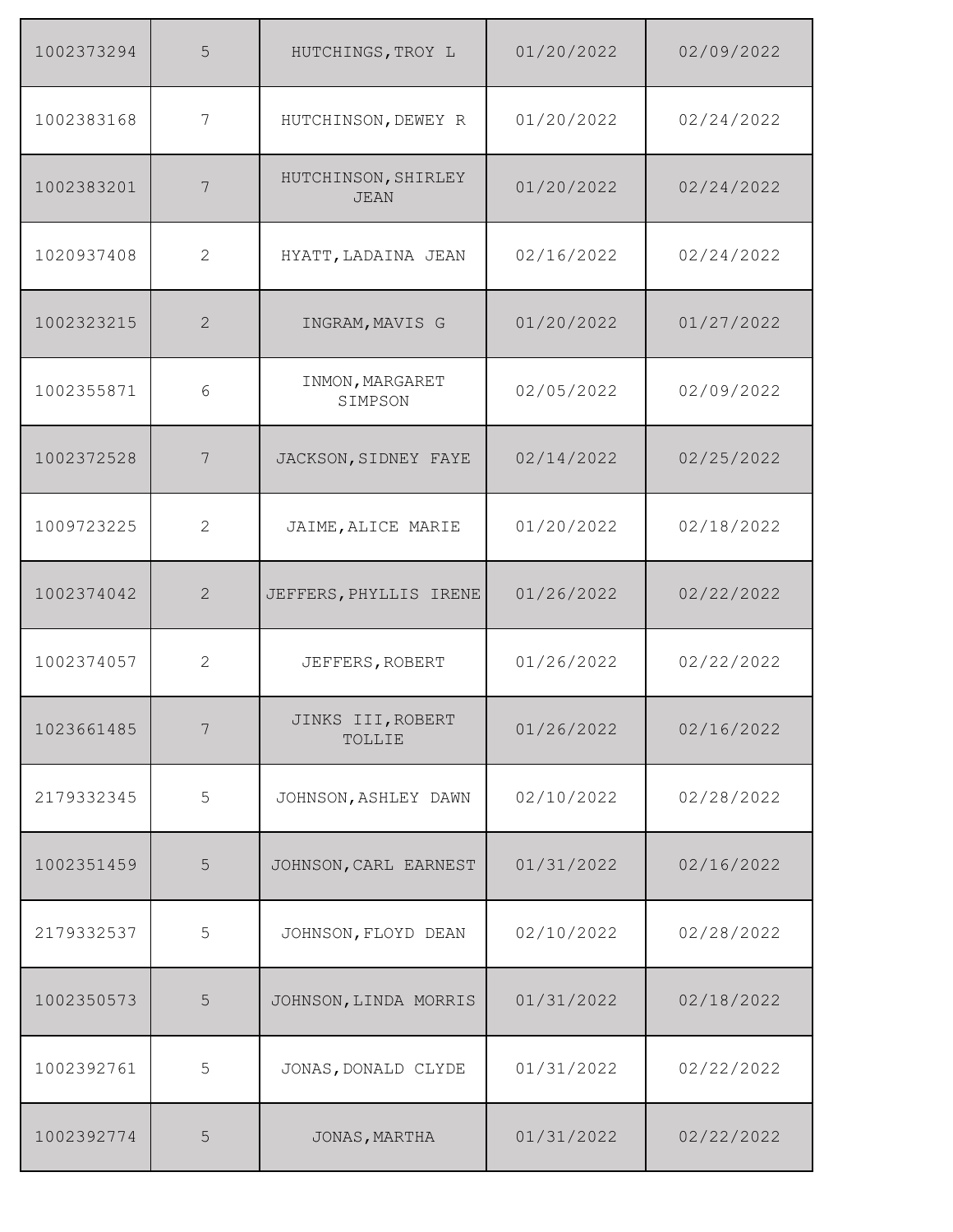| 1002384831 | 2            | JONES, MYRTIS LAFRANCE             | 02/15/2022 | 02/28/2022 |
|------------|--------------|------------------------------------|------------|------------|
| 1021336768 | 6            | JUSTICE, ROBERT WAYNE              | 02/20/2022 | 02/16/2022 |
| 1002321134 | $\mathbf 1$  | KEMPH, BETTY JO                    | 01/26/2022 | 02/15/2022 |
| 1002357752 | 6            | KIDWELL, JUDY KAY                  | 02/04/2022 | 02/18/2022 |
| 1002355925 | 6            | KIDWELL, MARYLYN S                 | 02/04/2022 | 02/25/2022 |
| 1010051371 | 2            | KING, ROY LYNN                     | 01/20/2022 | 02/08/2022 |
| 2129452091 | 2            | KNOTTS SR, THOMAS<br><b>EUGENE</b> | 01/20/2022 | 02/08/2022 |
| 2129451918 | 2            | KNOTTS, THERESA GALE               | 01/20/2022 | 02/08/2022 |
| 1002401792 | 5            | LEE, ERNEST JAMES                  | 01/28/2022 | 02/18/2022 |
| 1002411778 | 5            | LEIBENSBERGER-<br>WATSON, ANN      | 01/20/2022 | 01/27/2022 |
| 1220254499 | $6\,$        | LEWIS, CHERYL R                    | 01/21/2022 | 03/01/2022 |
| 1002343187 | 6            | LEWIS, JERRY DON                   | 02/04/2022 | 02/22/2022 |
| 1146731164 | $6\,$        | LEWIS, LINDA N                     | 02/04/2022 | 02/22/2022 |
| 1026736041 | $\sqrt{6}$   | LEWIS, SCOTT COLIN                 | 01/21/2022 | 03/01/2022 |
| 1002367065 | 5            | LUSK, ANNE T                       | 02/15/2022 | 02/24/2022 |
| 1002367077 | 5            | LUSK, GLYNN WARREN                 | 02/15/2022 | 02/23/2022 |
| 1171866117 | $\mathbf{2}$ | LUTZ, BETTY JEAN                   | 02/14/2022 | 02/28/2022 |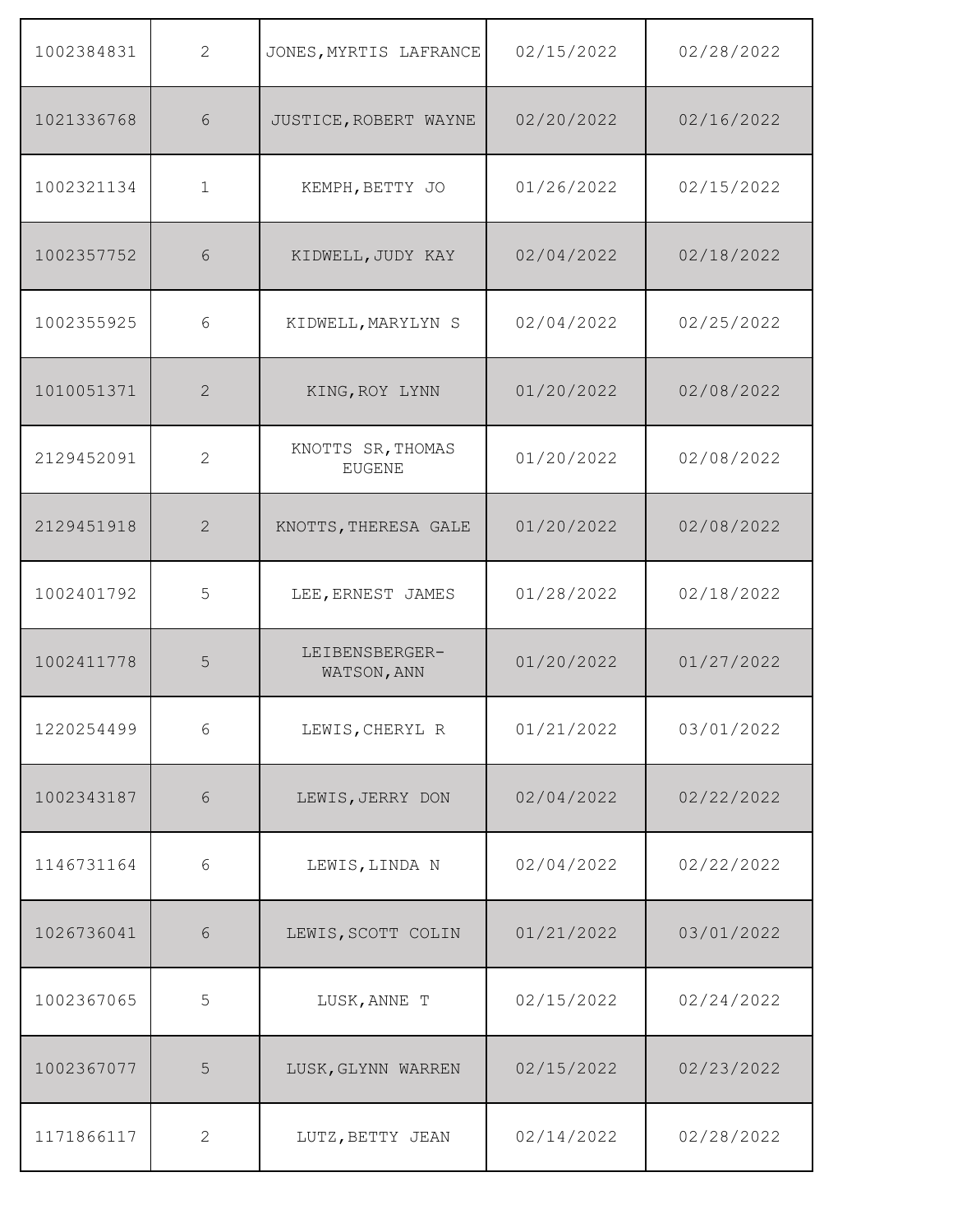| 1002690839 | 6              | LYLE, FRANCES LOU                 | 02/01/2022 | 02/25/2022 |
|------------|----------------|-----------------------------------|------------|------------|
| 1002392956 | 5              | MAGGARD, ALBERT<br>CLIFFORD       | 02/14/2022 | 02/25/2022 |
| 1002689366 | 5              | MAGGARD, MARY NAOMI               | 02/14/2022 | 02/24/2022 |
| 1019009992 | 7              | MARTIN, BRENDA LYNN               | 02/09/2022 | 02/16/2022 |
| 1019257262 | 5              | MARTIN, PEGGY J                   | 01/20/2022 | 02/06/2022 |
| 1009151287 | 2              | MARTIN, SANDRA OWENS              | 01/20/2022 | 02/08/2022 |
| 1002359102 | 6              | MARTINDALE, CLIFFORD<br>MELVIN    | 01/20/2022 | 02/16/2022 |
| 1002359118 | 6              | MARTINDALE, MOLLIE<br><b>DORA</b> | 01/20/2022 | 02/08/2022 |
| 1002398940 | 6              | MATHIS, JOYCE L                   | 02/11/2022 | 02/28/2022 |
| 1002407758 | 5              | MAXWELL, BETTY SUE                | 01/20/2022 | 02/08/2022 |
| 1002405983 | 5              | MAXWELL, ELDON LEE                | 01/20/2022 | 02/08/2022 |
| 1207599180 | 5              | MCCRAW, VIVIAN MURIEL             | 02/04/2022 | 02/28/2022 |
| 1002385784 | 2              | MCKAY, BETTY KOELL                | 02/05/2022 | 02/22/2022 |
| 1002362041 | 7              | MCKNIGHT, MARY HELENA             | 01/26/2022 | 02/28/2022 |
| 1002356198 | $\sqrt{6}$     | MCMINN, JAMES E                   | 02/16/2022 | 02/22/2022 |
| 1002691292 | 6              | MCMINN, JENNIE AGNES              | 02/16/2022 | 02/22/2022 |
| 1220192593 | $\overline{5}$ | MEADOWS, CECIL DWAYNE             | 01/20/2022 | 02/23/2022 |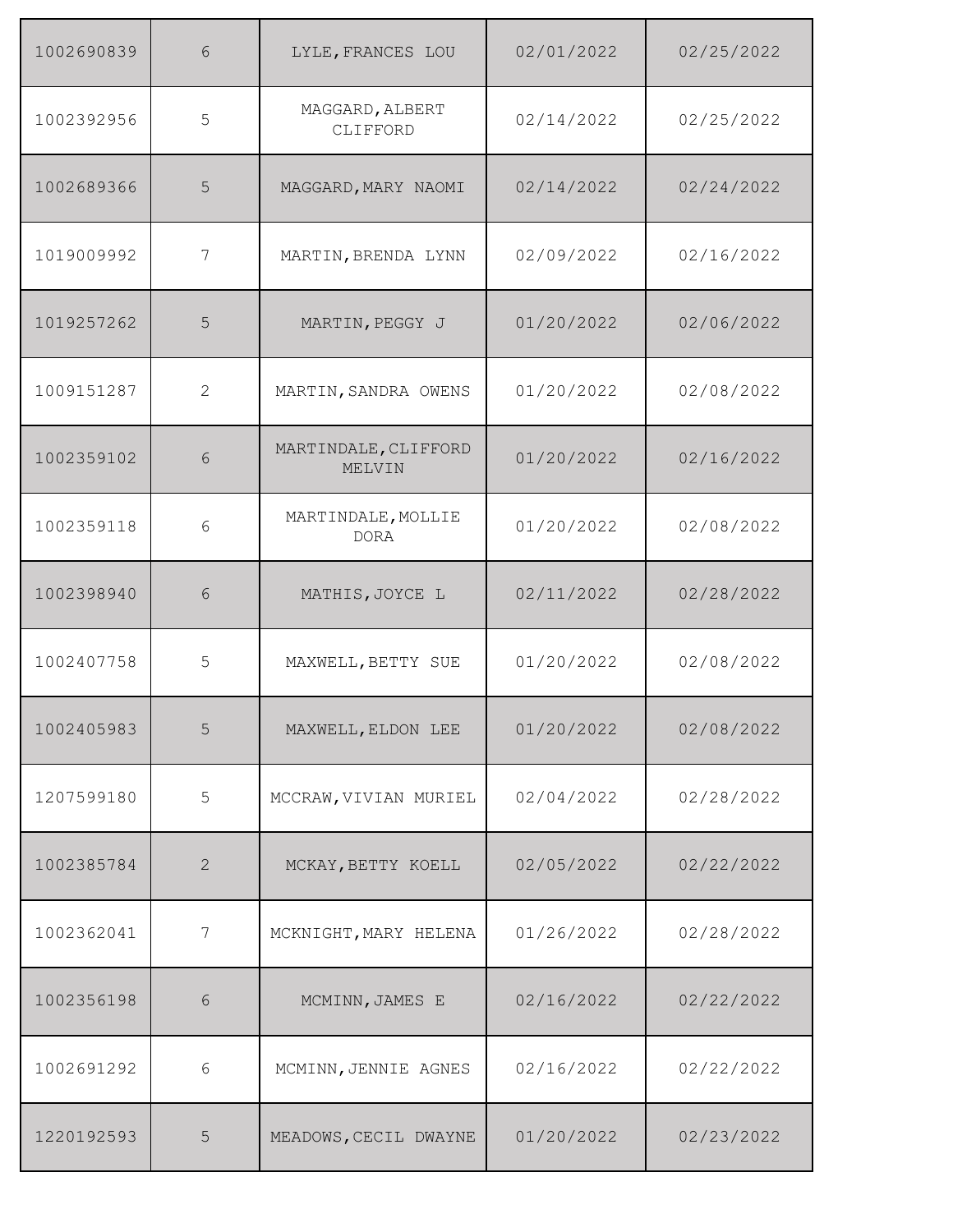| 1002335870 | 7              | MILLER, DOROTHY HELEN  | 01/20/2022 | 02/18/2022 |
|------------|----------------|------------------------|------------|------------|
| 1002335862 | 7              | MILLER, JOE DUANE      | 01/20/2022 | 02/18/2022 |
| 1002339500 | 7              | MILLER, KENNETH EUGENE | 02/10/2022 | 02/16/2022 |
| 1002374144 | 7              | MOORE, NADINE S        | 01/20/2022 | 02/16/2022 |
| 1002384981 | $\overline{c}$ | MORRISETTE, M W        | 01/20/2022 | 3/2/2022   |
| 1148909272 | 6              | MULKEY JR, FREDDY JAY  | 01/26/2022 | 02/02/2022 |
| 1078518291 | 6              | MULKEY, VICKI LYNN     | 01/26/2022 | 02/02/2022 |
| 1146448956 | 7              | MUNCRIEF, PEGGY JEAN   | 02/15/2022 | 02/25/2022 |
| 1002324071 | $\overline{2}$ | MYERS, KENNETH GENE    | 02/05/2022 | 02/18/2022 |
| 1002351471 | 6              | NABORS, LINDA GAIL     | 02/09/2022 | 02/14/2022 |
| 1145008455 | $\overline{2}$ | NEWSOME, JACK WAYNE    | 01/20/2022 | 02/08/2022 |
| 1002849677 | $\mathbf{2}$   | NICHOLAS, LINDA REBER  | 01/26/2022 | 02/15/2022 |
| 1002323372 | $\mathbf{2}$   | NORTON, LARRY KEITH    | 01/28/2022 | 02/24/2022 |
| 1002323386 | $\mathbf{2}$   | NORTON, MATTIE K       | 01/28/2022 | 02/24/2022 |
| 1002347275 | 6              | OSBORNE, DAVID CHARLES | 01/20/2022 | 02/28/2022 |
| 1002406710 | 5              | OWEN, SANDRA LEE       | 01/28/2022 | 01/28/2022 |
| 1002382969 | $6\,$          | PARKER, NOVIS PATZINE  | 01/20/2022 | 02/08/2022 |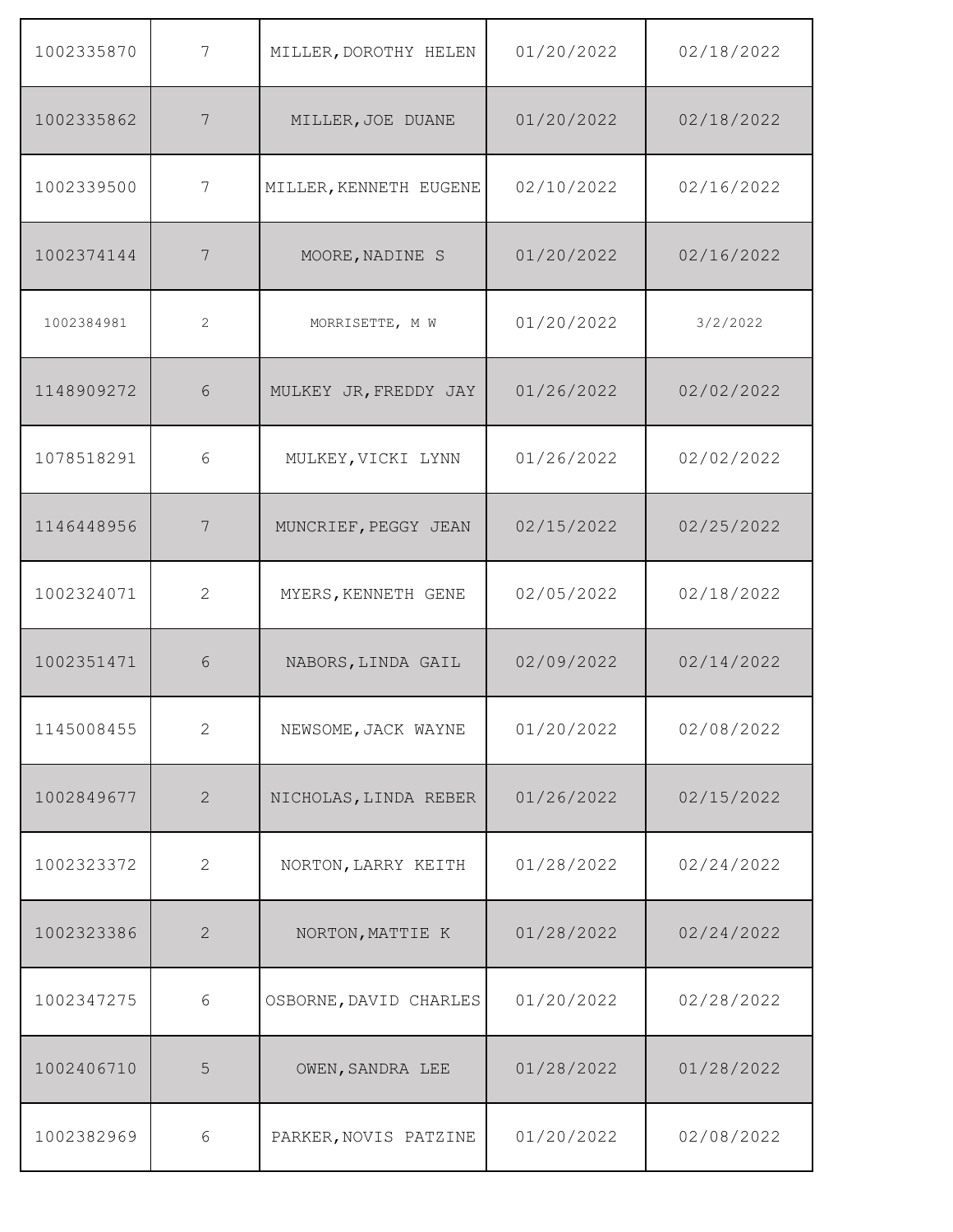| 1002394770 | 5              | PARNELL, AMY LEA                  | 01/26/2022 | 02/18/2022 |
|------------|----------------|-----------------------------------|------------|------------|
| 1002394789 | 5              | PARNELL, RICK R                   | 01/26/2022 | 02/18/2022 |
| 1002350265 | 5              | PASSMORE, WANDA LEE               | 01/20/2022 | 02/16/2022 |
| 1002405690 | 2              | PATTON, BUDDY CHARLES             | 01/20/2022 | 02/15/2022 |
| 1013380926 | 2              | PATTON, LAUNA LOU                 | 01/20/2022 | 02/15/2022 |
| 2122204763 | 2              | PAULSON, RONNIE LYNN              | 01/20/2022 | 01/31/2022 |
| 1002334890 | $\overline{4}$ | PRESTON, LENORA<br><b>GRIFFIN</b> | 01/21/2022 | 02/22/2022 |
| 1011927451 | 4              | PRESTON, ROBERT LEON              | 01/21/2022 | 02/22/2022 |
| 1002383802 | 5              | PRICE, KAREN LEANN                | 02/01/2022 | 02/15/2022 |
| 1014988186 | 5              | PRICE, MARTHA ANN                 | 01/20/2022 | 02/22/2022 |
| 1002350443 | $6\,$          | PURCELL, DAVID RONALD             | 02/05/2022 | 02/24/2022 |
| 1177210002 | $\epsilon$     | PURCELL, MYRTLE LOIS              | 02/05/2022 | 02/24/2022 |
| 1002385951 | 2              | RAINES, JERRY LYNN                | 02/09/2022 | 02/23/2022 |
| 1002385967 | $\mathbf{2}$   | RAINES, PRISCILLA JEAN            | 02/09/2022 | 02/24/2022 |
| 1002328209 | 6              | RAINEY, ELIZABETH                 | 01/20/2022 | 01/27/2022 |
| 1026451421 | $6\,$          | RANSOM, LACY WOODROW              | 01/20/2022 | 01/27/2022 |
| 1023665580 | $\sqrt{6}$     | RANSOM, VAUGHN CELUM              | 01/20/2022 | 01/27/2022 |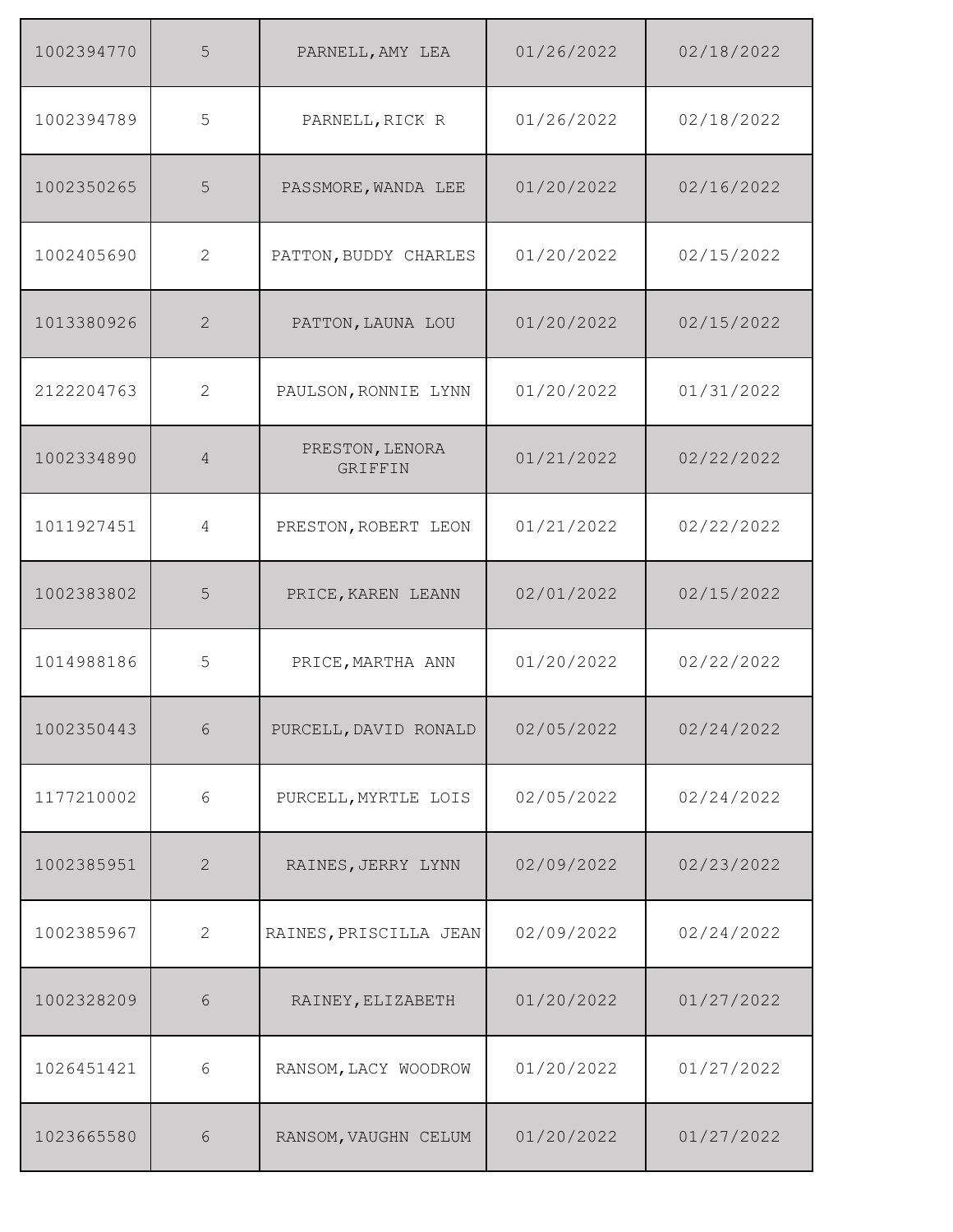| 1023101026 | 2              | RATZLAFF, SUSAN<br>STODDARD           | 02/07/2022 | 02/23/2022 |
|------------|----------------|---------------------------------------|------------|------------|
| 1002385979 | $\overline{2}$ | RAY, DONNIE G                         | 01/20/2022 | 02/08/2022 |
| 1002385980 | 2              | RAY, SHIRLEY ANN                      | 01/20/2022 | 02/08/2022 |
| 1002336987 | 7              | REAGAN, GERALDDEAN                    | 01/20/2022 | 02/14/2022 |
| 1002380197 | 7              | REED, WILLIE                          | 1/28/2022  | 3/1/2022   |
| 1002320169 | $\mathbf 1$    | REEVES, KAREN<br>CUMBERLEDGE          | 01/26/2022 | 02/22/2022 |
| 2167939083 | 7              | RICHARDSON HALL, BETTY<br><b>JEAN</b> | 02/17/2022 | 03/01/2022 |
| 1017538342 | 7              | RILEY JR, FREDRICK LEE                | 02/05/2022 | 02/22/2022 |
| 1017419347 | 7              | RILEY, KAREN LYNN                     | 02/05/2022 | 02/22/2022 |
| 1002405487 | 5              | ROBBINS, DORIS VIVIAN                 | 01/26/2022 | 02/09/2022 |
| 1042366104 | 5              | ROBISON, ALAN BRYCE                   | 02/04/2022 | 02/24/2022 |
| 1055887100 | 5              | ROBISON, GAYE HANSEN                  | 01/26/2022 | 02/24/2022 |
| 1002408056 | 5              | ROCHELLE, EVA JO                      | 01/20/2022 | 02/14/2022 |
| 1002408060 | 5              | ROCHELLE, HARVEY<br>KELLAND           | 01/20/2022 | 02/14/2022 |
| 1002408115 | 5              | ROGERS, MARJIE FAYE                   | 01/26/2022 | 02/15/2022 |
| 2179349837 | $\sqrt{6}$     | ROTH, ALAN JOHN                       | 01/20/2022 | 03/01/2022 |
| 2179349925 | $\epsilon$     | ROTH, VERA ELLEN                      | 01/20/2022 | 03/01/2022 |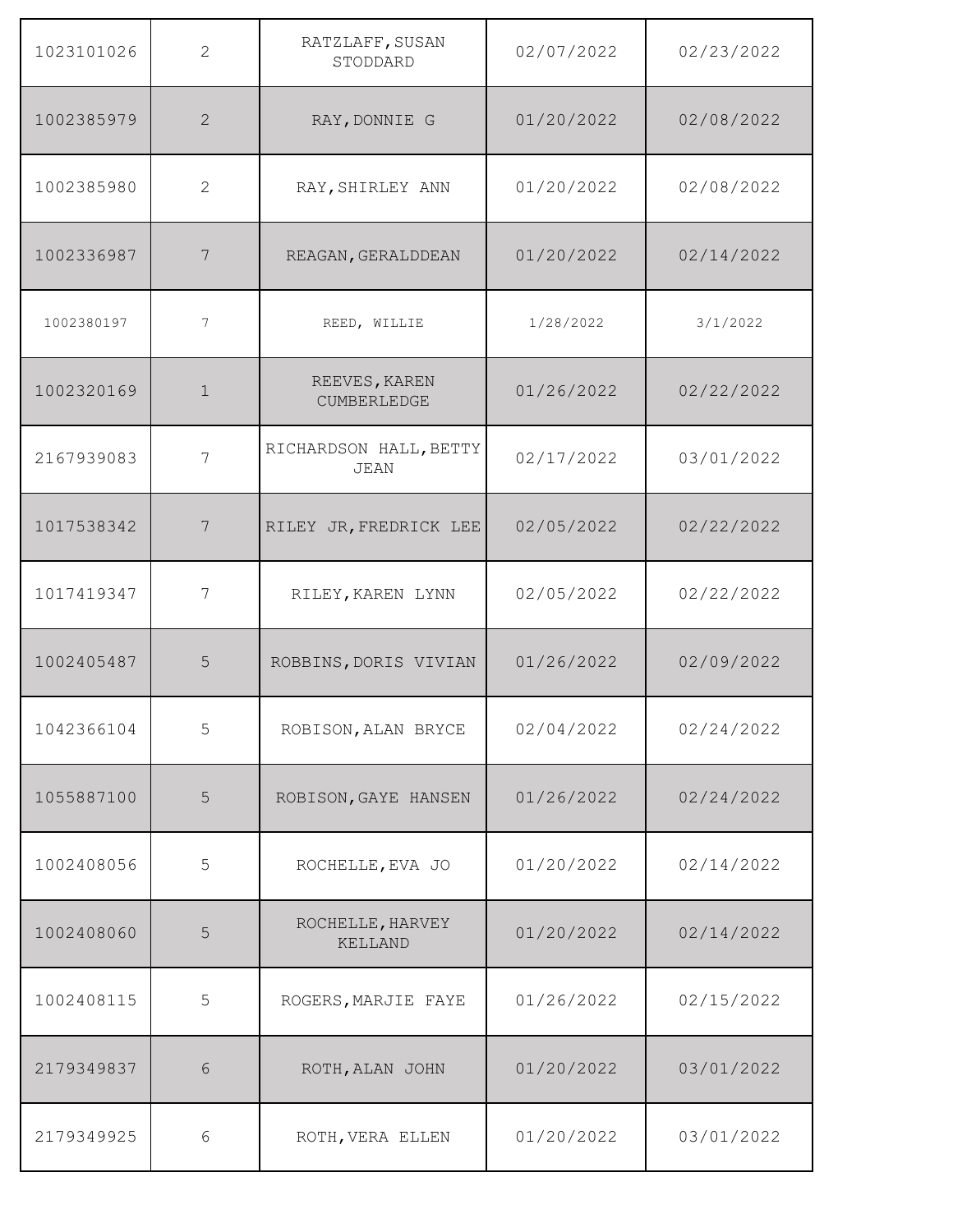| 2164987858 | 6            | SACKETT, MARILYN<br><b>JANICE</b> | 01/27/2022 | 02/03/2022 |
|------------|--------------|-----------------------------------|------------|------------|
| 1002345339 | 6            | SCARBROUGH, JEWETT<br><b>EARL</b> | 01/20/2022 | 01/25/2022 |
| 1002748449 | 6            | SCHAEFER, WALTER<br><b>RONALD</b> | 01/28/2022 | 02/22/2022 |
| 1002406845 | 5            | SCHUNEMAN, SANDRA                 | 01/21/2022 | 02/14/2022 |
| 1002356432 | 6            | SEELY, WYNONA MAUD                | 01/28/2022 | 02/18/2022 |
| 1010843498 | 5            | SEITZ, DAVID W                    | 02/09/2022 | 02/23/2022 |
| 1010843451 | 5            | SEITZ, MELBA BABB                 | 02/09/2022 | 02/23/2022 |
| 1212460418 | $\mathbf{2}$ | SERSCH, LINDA DIANE               | 02/11/2022 | 02/22/2022 |
| 1002395201 | 5            | SHAW, JACKIE DEAN                 | 01/20/2022 | 02/09/2022 |
| 1002397211 | 5            | SHAW, MAMIE MARLENE               | 01/20/2022 | 02/09/2022 |
| 1002372690 | 7            | SKAGGS, GAYLENE ANN               | 02/05/2022 | 02/16/2022 |
| 1043115176 | 7            | SMITH, DONNA J                    | 01/27/2022 | 01/31/2022 |
| 1002345478 | $6\,$        | SMITH, GEORGIA L                  | 01/20/2022 | 02/14/2022 |
| 2169615579 | 5            | SMITH, JUDITH ANN                 | 01/21/2022 | 02/15/2022 |
| 1002386160 | 5            | SMITH, MARY HELEN                 | 01/20/2022 | 02/08/2022 |
| 1129830223 | 5            | SMITH, PENELL LOU                 | 01/28/2022 | 02/09/2022 |
| 2167347812 | 5            | SMITH, PHILIP CHARLES             | 01/28/2022 | 02/09/2022 |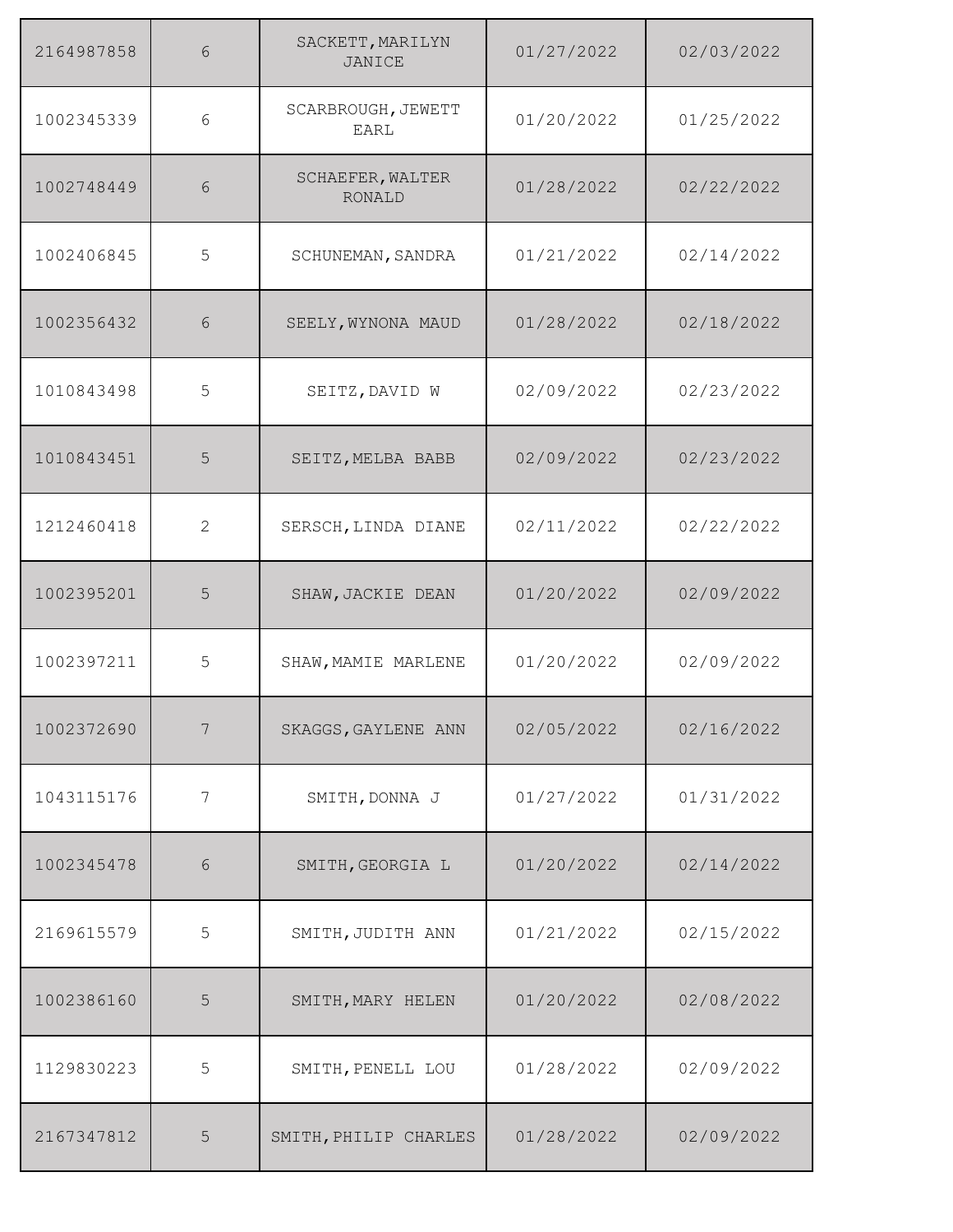| 1002409940 | 5              | STOUT, JANE ANN                   | 01/20/2022 | 01/27/2022 |
|------------|----------------|-----------------------------------|------------|------------|
| 1002407244 | 5              | STOVALL, BETTY JEAN               | 01/20/2022 | 02/16/2022 |
| 1002408999 | 5              | SUBLETT, SHARI SUE                | 02/14/2022 | 02/24/2022 |
| 1002408746 | 5              | SUBLETT, WILLIAM<br>MICHAEL       | 02/14/2022 | 02/24/2022 |
| 1013528143 | 2              | TAYLOR, JANET<br><b>ELIZABETH</b> | 01/20/2022 | 02/16/2022 |
| 1002345631 | 6              | TAYLOR, JUDY M                    | 02/15/2022 | 02/24/2022 |
| 1013528158 | 2              | TAYLOR, LARRY JOE                 | 01/20/2022 | 02/16/2022 |
| 1014102281 | $\overline{2}$ | TENNISON, LORIA DEAN              | 02/07/2022 | 02/24/2022 |
| 1015836224 | 5              | TERRELL, JOAN CHANCE              | 02/09/2022 | 02/18/2022 |
| 1002410379 | 2              | TIEDT, MARTHA LAVERNE             | 02/01/2022 | 02/24/2022 |
| 1002410367 | $\mathbf{2}$   | TIEDT, ROGER PAUL                 | 02/01/2022 | 02/18/2022 |
| 1173856398 | $\sqrt{6}$     | TRAVIS, GUYION EARL               | 01/20/2022 | 02/14/2022 |
| 1002356736 | 6              | TRUSTY, CLYDE WAYNE               | 02/10/2022 | 02/24/2022 |
| 1002358031 | $\sqrt{6}$     | TRUSTY, JANICE N                  | 02/10/2022 | 02/24/2022 |
| 1002412451 | 5              | TUGGLE, MILDRED ROSE              | 02/18/2022 | 03/01/2022 |
| 1172115606 | $\mathbf{2}$   | TYRE, ELLEN MARIE                 | 02/05/2022 | 02/15/2022 |
| 1191851512 | $\mathbf{2}$   | WATERS, MARION KAY                | 02/11/2022 | 02/28/2022 |